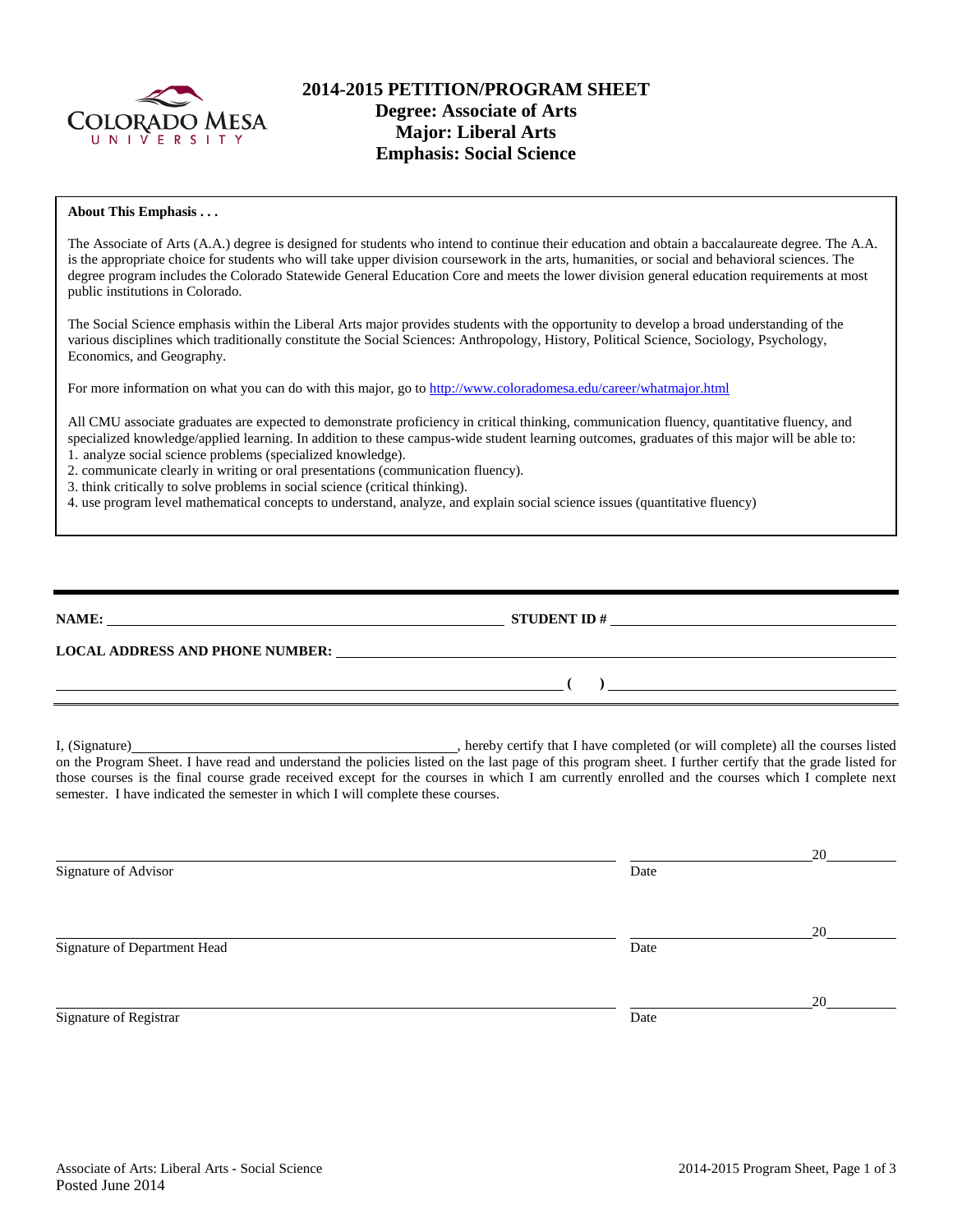### **Students should work closely with a faculty advisor when selecting and scheduling courses prior to registration.**

Degree Requirements:

- 60 semester hours total ( $A$  minimum of 16 taken at  $C$ . fewer than two semesters)
- 2.00 cumulative GPA or higher in all CMU courseworl coursework toward major content area.
- Pre-collegiate courses (usually numbered below 100) can used for graduation.
- A grade of "C" or higher must be earned in all general courses in order to be accepted for the transfer under the Transfer Agreements.
- A student must follow the CMU graduation requirements from  $1$ ) the program sheet for the major in effect at the student officially declares a major; or 2) a program sheet major approved for a year subsequent to the year during student officially declares the major and is approved for by the department head. Because a program may have specific to the degree, the student should check with the advisor for additional criteria. It is the student's respon be aware of, and follow, all requirements for the degree pursued. Any exceptions or substitutions must be appro student's faculty advisor and Department Head.
- When filling out the program sheet a course can be used
- See the "Undergraduate Graduation Requirements" in for additional graduation information.

\_\_\_\_\_\_ \_\_\_\_ \_\_\_\_\_\_\_\_\_\_\_\_\_\_\_\_\_\_\_\_\_\_\_\_ \_\_\_\_ \_\_\_\_\_ \_\_\_\_\_\_\_\_ \_\_\_\_\_\_ \_\_\_\_ \_\_\_\_\_\_\_\_\_\_\_\_\_\_\_\_\_\_\_\_\_\_\_\_ \_\_\_\_ \_\_\_\_\_ \_\_\_\_\_\_\_\_

**Social and Behavioral Sciences** (6 semester hours)

| Degree Requirements:                                                                                                                   |                                                                                                                                                                                                                                                                                                                                                                                                                                                                                                                            |
|----------------------------------------------------------------------------------------------------------------------------------------|----------------------------------------------------------------------------------------------------------------------------------------------------------------------------------------------------------------------------------------------------------------------------------------------------------------------------------------------------------------------------------------------------------------------------------------------------------------------------------------------------------------------------|
| $\blacksquare$<br>60 semester hours total (A minimum of 16 taken at CMU in no                                                          | Course No<br>Title<br>Sem.hrs Grade Term/Trns                                                                                                                                                                                                                                                                                                                                                                                                                                                                              |
| fewer than two semesters)                                                                                                              |                                                                                                                                                                                                                                                                                                                                                                                                                                                                                                                            |
| ×,<br>2.00 cumulative GPA or higher in all CMU coursework and in                                                                       | Natural Sciences (7 semester hours, one course must include a lab)                                                                                                                                                                                                                                                                                                                                                                                                                                                         |
| coursework toward major content area.                                                                                                  |                                                                                                                                                                                                                                                                                                                                                                                                                                                                                                                            |
| Pre-collegiate courses (usually numbered below 100) cannot be<br>٠                                                                     | <u> 1999 - John John Schweizer, mars and der Schweizer (d. 1999)</u>                                                                                                                                                                                                                                                                                                                                                                                                                                                       |
| used for graduation.                                                                                                                   |                                                                                                                                                                                                                                                                                                                                                                                                                                                                                                                            |
| A grade of "C" or higher must be earned in all general education                                                                       |                                                                                                                                                                                                                                                                                                                                                                                                                                                                                                                            |
| courses in order to be accepted for the transfer under the Core                                                                        | History: (3 semester hours)                                                                                                                                                                                                                                                                                                                                                                                                                                                                                                |
| Transfer Agreements.                                                                                                                   |                                                                                                                                                                                                                                                                                                                                                                                                                                                                                                                            |
| A student must follow the CMU graduation requirements either                                                                           |                                                                                                                                                                                                                                                                                                                                                                                                                                                                                                                            |
| from 1) the program sheet for the major in effect at the time the                                                                      | Fine Arts (3 semester hours)                                                                                                                                                                                                                                                                                                                                                                                                                                                                                               |
| student officially declares a major; or 2) a program sheet for the                                                                     | the control of the control of the                                                                                                                                                                                                                                                                                                                                                                                                                                                                                          |
| major approved for a year subsequent to the year during which the                                                                      |                                                                                                                                                                                                                                                                                                                                                                                                                                                                                                                            |
| student officially declares the major and is approved for the student                                                                  |                                                                                                                                                                                                                                                                                                                                                                                                                                                                                                                            |
| by the department head. Because a program may have requirements                                                                        | <b>OTHER LOWER DIVISION REQUIRMENTS (5 semester hours)</b>                                                                                                                                                                                                                                                                                                                                                                                                                                                                 |
| specific to the degree, the student should check with the faculty                                                                      |                                                                                                                                                                                                                                                                                                                                                                                                                                                                                                                            |
| advisor for additional criteria. It is the student's responsibility to                                                                 | <b>Kinesiology</b> (2 semester hours)                                                                                                                                                                                                                                                                                                                                                                                                                                                                                      |
| be aware of, and follow, all requirements for the degree being                                                                         | KINE 100 Health and Wellness<br>1<br>$\begin{array}{ccccccccc} \multicolumn{2}{c}{} & \multicolumn{2}{c}{} & \multicolumn{2}{c}{} & \multicolumn{2}{c}{} & \multicolumn{2}{c}{} & \multicolumn{2}{c}{} & \multicolumn{2}{c}{} & \multicolumn{2}{c}{} & \multicolumn{2}{c}{} & \multicolumn{2}{c}{} & \multicolumn{2}{c}{} & \multicolumn{2}{c}{} & \multicolumn{2}{c}{} & \multicolumn{2}{c}{} & \multicolumn{2}{c}{} & \multicolumn{2}{c}{} & \multicolumn{2}{c}{} & \multicolumn{2}{c}{} & \multicolumn{2}{c}{} & \mult$ |
| pursued. Any exceptions or substitutions must be approved by the                                                                       | $\mathbf{1}$                                                                                                                                                                                                                                                                                                                                                                                                                                                                                                               |
| student's faculty advisor and Department Head.                                                                                         |                                                                                                                                                                                                                                                                                                                                                                                                                                                                                                                            |
| ×,<br>When filling out the program sheet a course can be used only once.                                                               | <b>Applied Studies</b> (3 semester hours)                                                                                                                                                                                                                                                                                                                                                                                                                                                                                  |
| See the "Undergraduate Graduation Requirements" in the catalog<br>٠                                                                    |                                                                                                                                                                                                                                                                                                                                                                                                                                                                                                                            |
| for additional graduation information.                                                                                                 |                                                                                                                                                                                                                                                                                                                                                                                                                                                                                                                            |
|                                                                                                                                        |                                                                                                                                                                                                                                                                                                                                                                                                                                                                                                                            |
| <b>GENERAL EDUCATION REQUIREMENTS</b> (31 semester hours)                                                                              | <b>SOCIAL SCIENCE EMPHASIS REQUIREMENTS</b>                                                                                                                                                                                                                                                                                                                                                                                                                                                                                |
| See the current catalog for a list of courses that fulfill the requirements                                                            | (18 semester hours)                                                                                                                                                                                                                                                                                                                                                                                                                                                                                                        |
| below. If a course is on the general education list of options and a                                                                   |                                                                                                                                                                                                                                                                                                                                                                                                                                                                                                                            |
| requirement for your major, you must use it to fulfill the major                                                                       | Minimum 18 semester hours chosen from one or more of the                                                                                                                                                                                                                                                                                                                                                                                                                                                                   |
| requirement and make a different selection within the general education                                                                | following areas: Anthropology, Archaeology, Economics, History,                                                                                                                                                                                                                                                                                                                                                                                                                                                            |
| requirement.                                                                                                                           | Geography, Political Science, Psychology, Criminal Justice, Social                                                                                                                                                                                                                                                                                                                                                                                                                                                         |
| Course No Title<br>Sem.hrs Grade Term/Trns                                                                                             | Science and Sociology. No double counting is allowed between general                                                                                                                                                                                                                                                                                                                                                                                                                                                       |
|                                                                                                                                        | education and major requirements.                                                                                                                                                                                                                                                                                                                                                                                                                                                                                          |
| English (6 semester hours, must receive a grade of "C" or better and                                                                   |                                                                                                                                                                                                                                                                                                                                                                                                                                                                                                                            |
| must be completed by the time the student has 60 semester hours.)                                                                      |                                                                                                                                                                                                                                                                                                                                                                                                                                                                                                                            |
| <b>ENGL 111 English Composition</b><br>3                                                                                               | <u> 1999 - Jan James James, mars and de la provincia de la provincia de la provincia de la provincia de la provincia de la provincia de la provincia de la provincia de la provincia de la provincia de la provincia de la provi</u>                                                                                                                                                                                                                                                                                       |
| <b>ENGL 112 English Composition</b><br>3                                                                                               |                                                                                                                                                                                                                                                                                                                                                                                                                                                                                                                            |
|                                                                                                                                        |                                                                                                                                                                                                                                                                                                                                                                                                                                                                                                                            |
| Math: MATH 110 or higher (3 semester hours, must receive a grade<br>of "C" or better, must be completed by the time the student has 60 |                                                                                                                                                                                                                                                                                                                                                                                                                                                                                                                            |
|                                                                                                                                        | <u> 2002 - 2002 - 2003 - 2003 - 2003 - 2003 - 2004 - 2005 - 2008 - 2009 - 2009 - 2009 - 2009 - 2009 - 2009 - 200</u>                                                                                                                                                                                                                                                                                                                                                                                                       |
| semester hours.)                                                                                                                       |                                                                                                                                                                                                                                                                                                                                                                                                                                                                                                                            |
| MATH 1                                                                                                                                 |                                                                                                                                                                                                                                                                                                                                                                                                                                                                                                                            |
| Humanities (3 semester hours)                                                                                                          |                                                                                                                                                                                                                                                                                                                                                                                                                                                                                                                            |
|                                                                                                                                        | Electives (6 semester hours)                                                                                                                                                                                                                                                                                                                                                                                                                                                                                               |
|                                                                                                                                        |                                                                                                                                                                                                                                                                                                                                                                                                                                                                                                                            |



|         |  | ______ | ________ |
|---------|--|--------|----------|
|         |  |        |          |
|         |  | _____  |          |
|         |  |        |          |
|         |  |        |          |
| _______ |  | _____  | ______   |